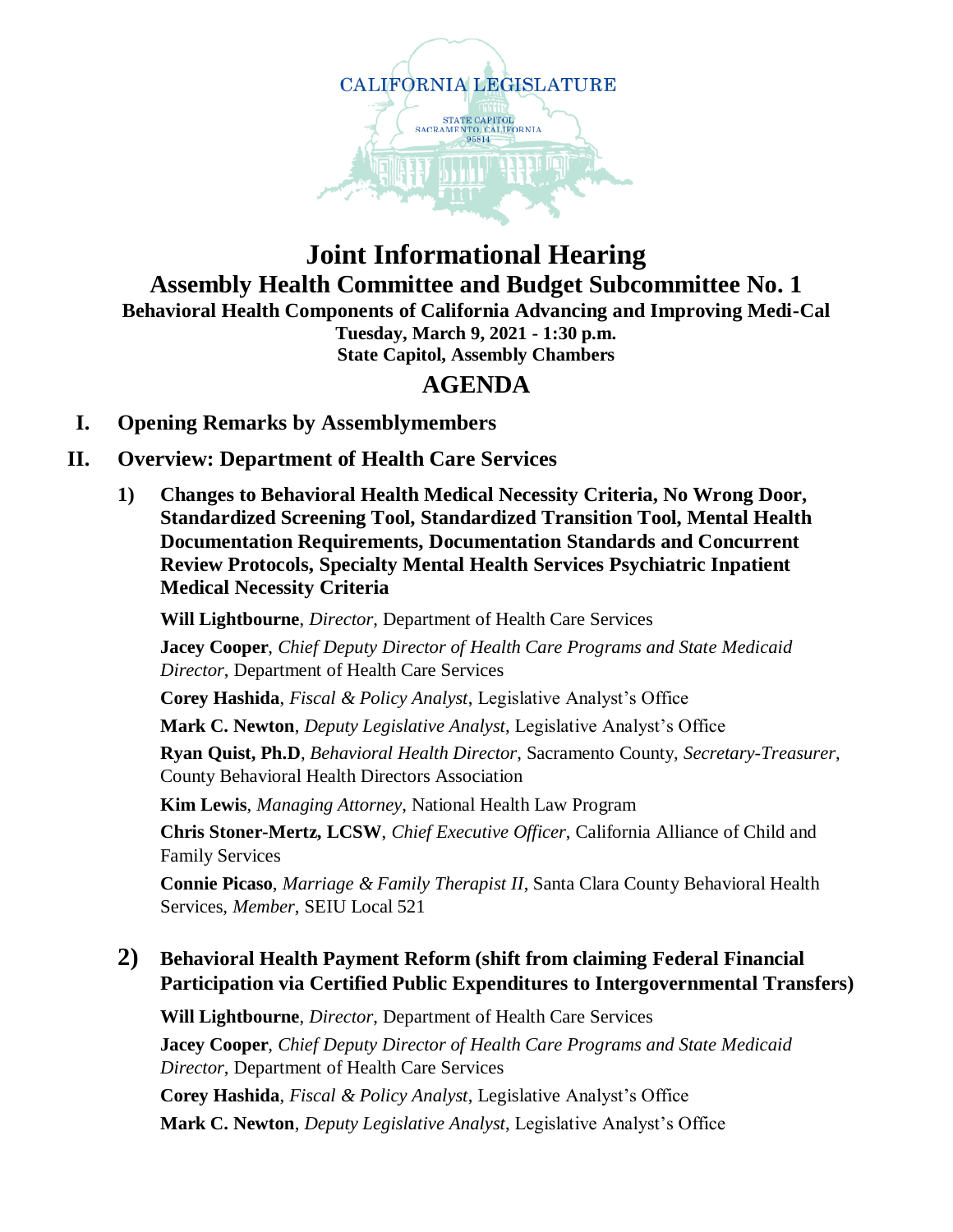**Ryan Quist, Ph.D**, *Behavioral Health Director*, Sacramento County, *Secretary-Treasurer*, County Behavioral Health Directors Association

**Le Ondra Clark Harvey, Ph.D**, Chief Executive Officer, California Council of Community Behavioral Health Agencies

### **3) Medi-Cal Managed Care Benefit Standardization (related to mental health; requires Specialty Mental Health Services provided by Kaiser in Sacramento and Solano counties to be shifted back to the respective counties)**

**Will Lightbourne**, *Director*, Department of Health Care Services

**Jacey Cooper**, *Chief Deputy Director of Health Care Programs and State Medicaid Director*, Department of Health Care Services

**Corey Hashida**, *Fiscal & Policy Analyst*, Legislative Analyst's Office

**Mark C. Newton**, *Deputy Legislative Analyst*, Legislative Analyst's Office

**Ryan Quist, Ph.D**, *Behavioral Health Director*, Sacramento County, *Secretary-Treasurer*, County Behavioral Health Directors Association

**Stuart Buttlaire, PhD**, *Regional Director of Behavioral Health and Addiction Medicine*, Kaiser Permanente, Northern CA

#### **4) Drug Medi-Cal Organized Delivery System Renewal and System Improvements**

**Will Lightbourne**, *Director*, Department of Health Care Services **Jacey Cooper**, *Chief Deputy Director of Health Care Programs and State Medicaid Director*, Department of Health Care Services

**Veronica A. Kelley, DSW, LCSW**, *Director*, San Bernardino County Department of Behavioral Health, *President*, County Behavioral Health Directors Association

**Albert M. Senella**, *CEO*, Tarzana Treatment Centers, California Association of Alcohol and Drug Program Executives

### **5) Federal Medicaid Funding Availability for Medi-Cal Beneficiaries in Institutions for Mental Disease**

**Will Lightbourne**, *Director*, Department of Health Care Services **Jacey Cooper**, *Chief Deputy Director of Health Care Programs and State Medicaid Director*, Department of Health Care Services **Corey Hashida**, *Fiscal & Policy Analyst*, Legislative Analyst's Office **Mark C. Newton**, *Deputy Legislative Analyst*, Legislative Analyst's Office **Ryan Quist, Ph.D**, *Behavioral Health Director*, Sacramento County, *Secretary-Treasurer*, County Behavioral Health Directors Association **Steven Kite**, *Chief Operating Officer*, NAMI – California **Chad Costello**, *Public Policy Director*, California Association of Social Rehabilitation Agencies